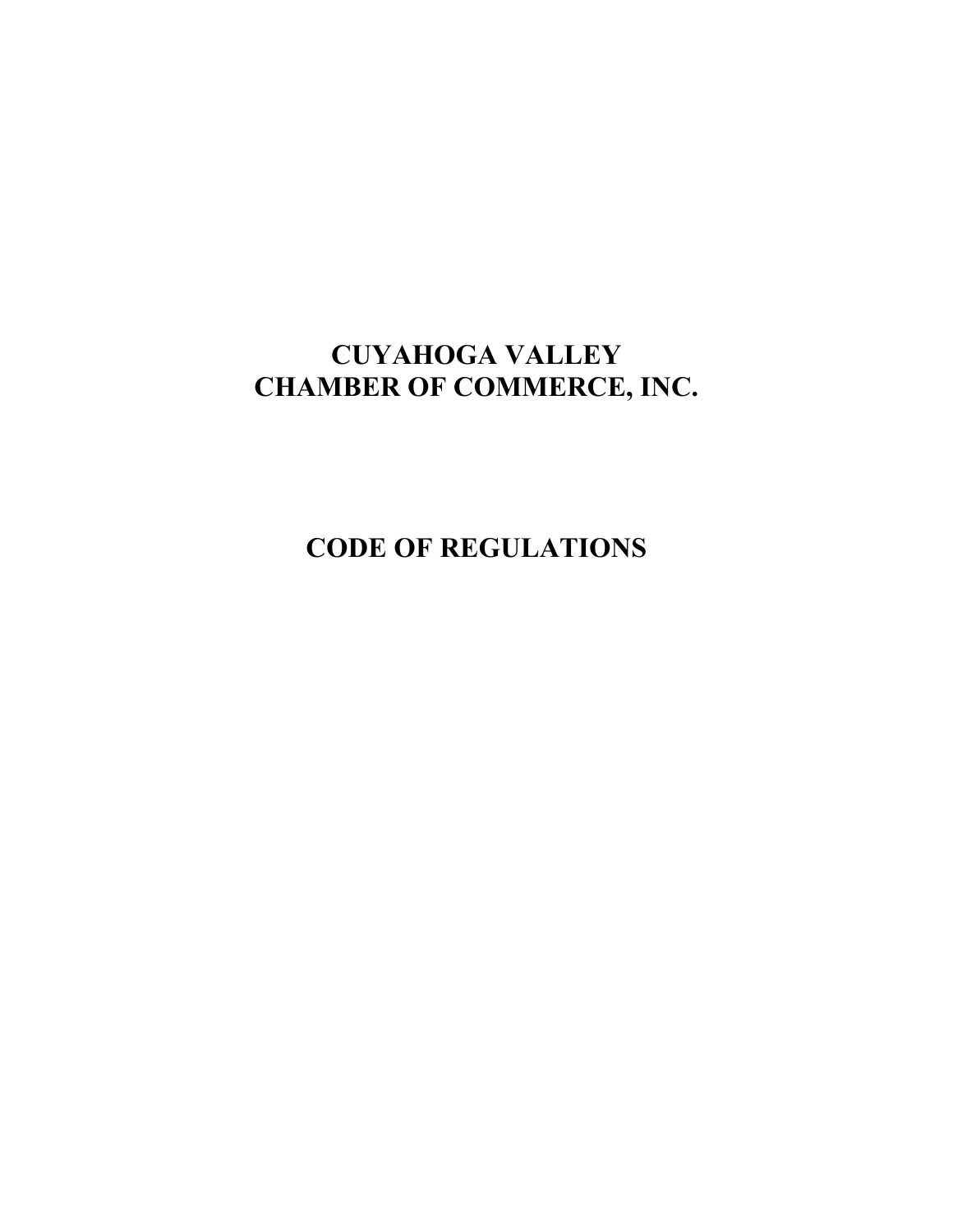# TABLE OF CONTENTS

| 1)  | <b>NAME</b>                                                                            | $\mathfrak{Z}$ |
|-----|----------------------------------------------------------------------------------------|----------------|
| 2)  | PRINCIPAL OFFICE                                                                       | 3              |
| 3)  | <b>PURPOSE</b>                                                                         | 3              |
| 4)  | <b>LIMITATIONS</b>                                                                     | 3              |
| 5)  | POWERS REGARDING PROPERTY                                                              | 4              |
| 6)  | <b>TERM OF ORGANIZATION</b>                                                            | 4              |
| 7)  | <b>MEMBERSHIP</b>                                                                      | 4              |
|     | Eligibility<br>a)                                                                      | 4              |
|     | b)<br>Application for Membership                                                       | 4              |
|     | Membership Fees<br>$\mathbf{c})$                                                       | 4              |
|     | $\mathbf{d}$<br>Privileges of Membership                                               | 5              |
|     | Termination of Membership<br>e)                                                        | 5              |
| 8)  | <b>GOVERNMENT OF THE CHAMBER</b>                                                       | 5              |
|     | <b>Board of Trustees</b><br>a)                                                         | 6              |
|     | Officers<br>b)                                                                         | 7              |
|     | Committees<br>$\mathbf{c})$                                                            | 9              |
|     | $\mathbf{d}$<br>Indemnification of Officers, Executive Director, Employees, Agents and |                |
|     | Members of the Board of Trustees                                                       | 9              |
|     | Special Elections and Referenda<br>e)                                                  | 10             |
|     | f)<br>Code of Regulations of the Chamber                                               | 11             |
|     | <b>Parliamentary Procedures</b><br>g)                                                  | 11             |
| 9)  | <b>FINANCES AND FUNDS</b>                                                              | 11             |
|     | a)<br>General                                                                          | 11             |
|     | b)<br>Receipts - Membership Dues                                                       | 11             |
|     | Receipts - Other Income<br>$\mathbf{c})$                                               | 11             |
|     | d)<br><b>Billing and Collection</b>                                                    | 11             |
|     | Disbursements<br>$\epsilon$ )                                                          | 11             |
|     | f)<br>Annual Budget                                                                    | 12             |
|     | Fiscal Year<br>g)                                                                      | 12             |
|     | Doing Business with Member and Non-member vendors<br>h)                                | 12             |
| 10) | MEETINGS OF THE MEMBERSHIP                                                             | 13             |
|     | <b>Regular Meetings</b><br>a)                                                          | 13             |
|     | b)<br><b>Annual Meetings</b>                                                           | 13             |
|     | <b>Special Meetings</b><br>$\mathbf{c})$                                               | 13             |
|     | d)<br><b>Meeting Notices</b>                                                           | 13             |
|     | Quorum<br>e)                                                                           | 14             |
| 11) | AMENDMENT TO ARTICLES AND/OR CODE OF REGULATIONS                                       | 14             |
| 12) | <b>DISSOLUTION</b>                                                                     | 14             |
| 13) | OHIO LAW CONTROLLING                                                                   | 14             |
| 14) | <b>SEVERABILITY</b>                                                                    | 15             |
| 15) | <b>EFFECTIVE DATE</b>                                                                  | 15             |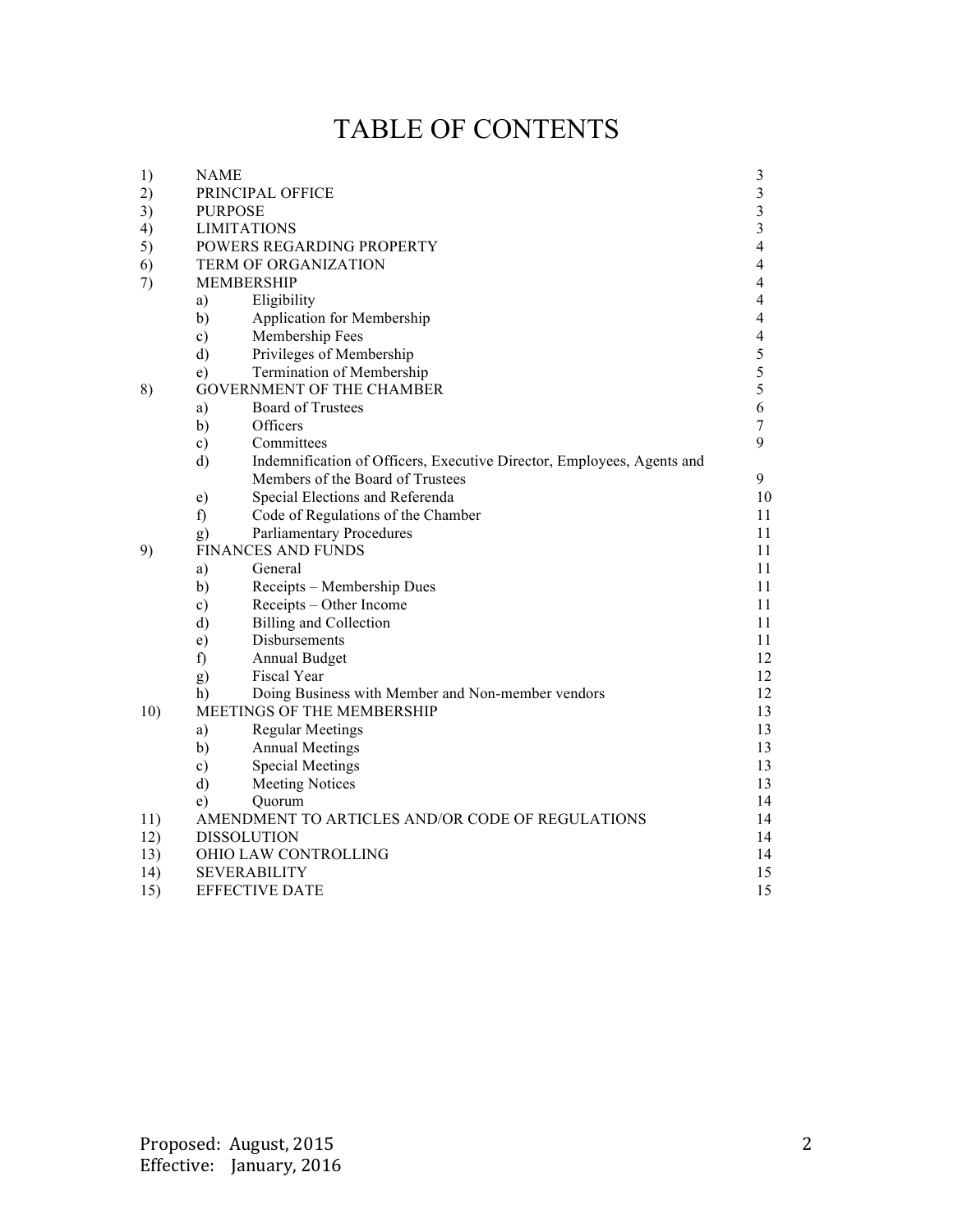#### **CODE OF REGULATIONS**

#### 1) NAME

The name of the corporation shall be CUYAHOGA VALLEY CHAMBER OF COMMERCE, INC. (hereinafter also referred to as the "Chamber").

#### 2) PRINICPAL OFFICE

The place in Ohio where the principal office of the corporation is to be located at 6001 Rockside Road, Independence, Cuyahoga County, Ohio. The principal office of the corporation may be moved from time to time at the discretion of the Board of Trustees.

#### 3) PURPOSE

The purpose for which the Chamber is formed is to serve the ethical business interests of its members and to promote the ethical pursuit of the commerce in general. The Chamber, in its membership and activities, shall be non-partisan and non-sectarian. **The business of the Chamber is business.**

The Cuyahoga Valley Chamber of Commerce's mission is to build and strengthen relationships among businesses and the communities in and around the Cuyahoga Valley region by:

Promoting economic development initiatives that cultivate a business climate that creates jobs, strengthens investment, and embraces technology to improve the economic prosperity of the region.

Serving, representing, and enhancing business growth and success in the Cuyahoga Valley region by providing opportunities for businesses to advocate, grow, learn, and network.

Utilizing our pool of emerging, talented and diverse leaders to drive regional commerce and collaboration to make the Cuyahoga Valley region a better place to live, learn, work, and play.

The area and economic region shall include the communities of: Brooklyn Heights, Cuyahoga Heights, Independence, Seven Hills, Valley View, and Walton Hills in Cuyahoga County, of the State of Ohio.

#### 4) LIMITATIONS

The Cuyahoga Valley Chamber of Commerce shall be non-profit, nonpartisan, and nonsectarian. The Chamber shall observe all local, state, and federal laws that apply to a non-profit organization including those defined in Section 501 C (6) of the Internal Revenue Code and Chapter 1702 of the Ohio Revised Code.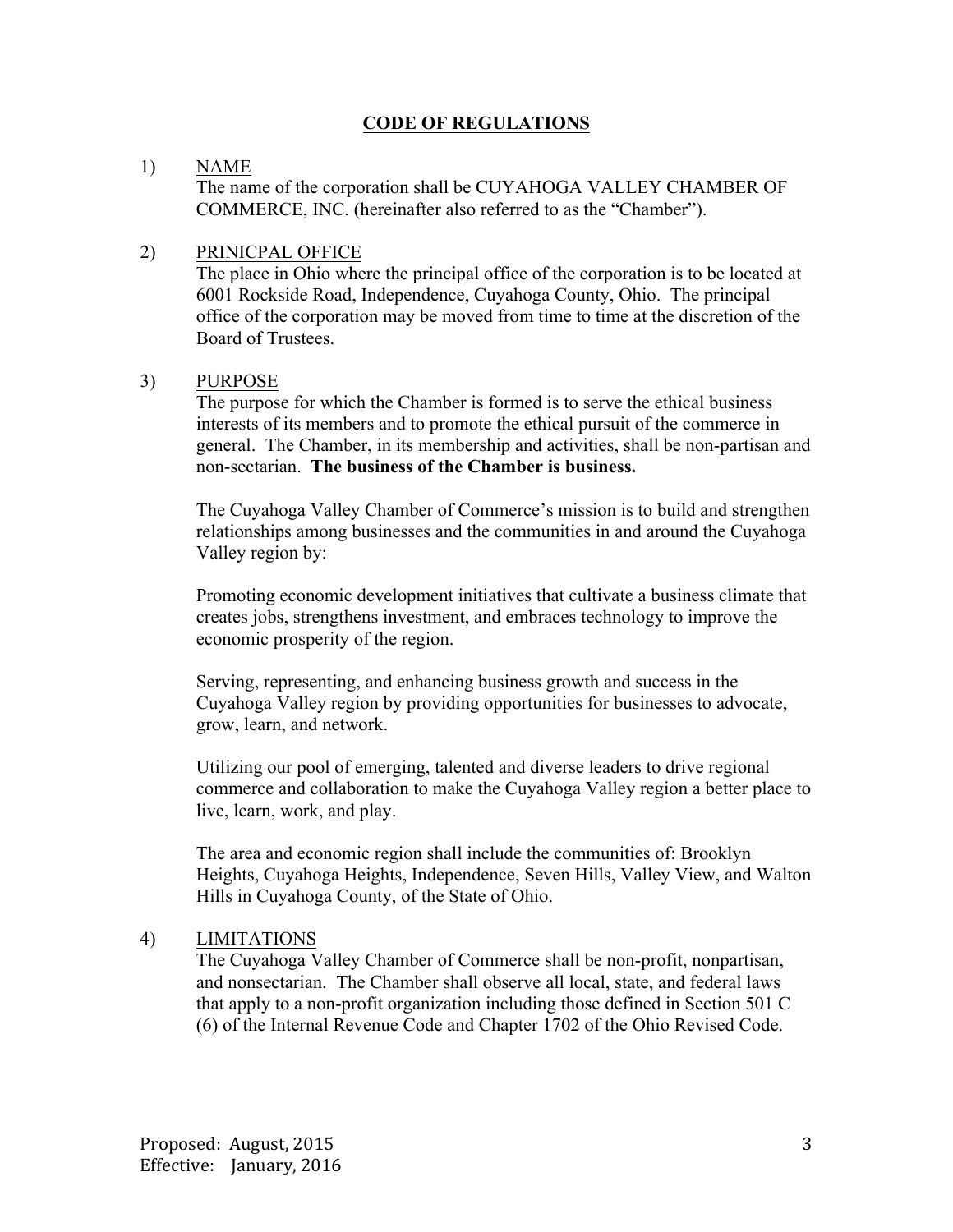## 5) POWERS REGARDING PROPERTY

The Chamber may acquire, take by gift, purchase, devise or bequest, real and personal property for purposes appropriate in the exercise of its powers, and may lease, mortgage and dispose of real and personal property including the right to take, hold, and dispose of shares of stock in other corporations.

#### 6) TERM OF ORGANIZATION

The Chamber shall continue, unless dissolved by three-fourths vote after all of its members have received notification of the proposed dissolution at least 30 days prior to the vote on dissolution, or by act of the General Assembly, or by operation of law.

In the event of dissolution of the Chamber and after providing for the payment of the obligations of the Chamber all of the remaining assets of the Chamber shall be distributed to the current members of the Chamber equally (per capita) or, if by majority vote of the membership after the members have received notification of the proposed dissolution and the proposed distribution of assets of the Chamber at least 30 days prior to the vote of the Chamber may elect to donate any remaining assets to any not-for-profit organization designated as such under section 501 of the Internal Revenue Code and the laws of the State of Ohio.

## 7) MEMBERSHIP

a) Eligibility

Any person, association, corporation, partnership, legal entity or estate having interests in common with the Chamber may apply for membership in the Chamber.

- b) Application for membership
	- i) Applicants for membership shall make application in writing or electronically in forms provided by the Chamber.
	- ii) For each full increment of dues paid by a firm or legal entity, that firm or legal entity may assign an individual and an alternate to a membership in the Chamber as a representative of that firm or legal entity, however, all the employees of said member shall be eligible to attend Chamber functions at member rates. The member's designation of individual or alternate may be changed at the request of the member with reasonable notice give to the Chamber.
- c) Membership Fees
	- i) The membership fees for members of the Chamber shall be in accordance with the current dues schedule at the time the payment is due, or at the time of approval of the Membership Application, said dues structure to be reviewed and approved periodically by the Board of Trustees.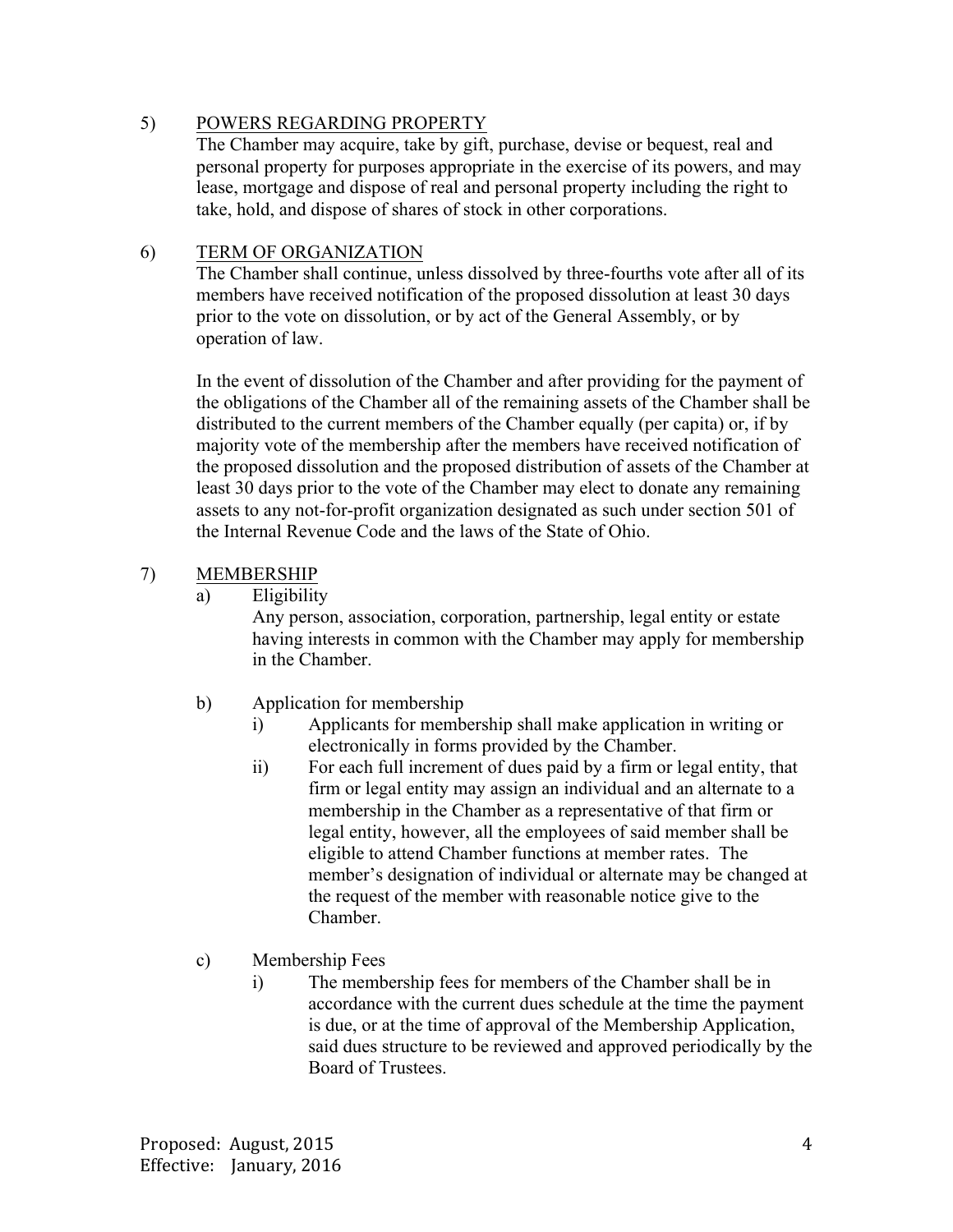- ii) Payment of Dues
	- (1) Dues are payable in advance annually on a date or time certain set by the Board of Trustees.
	- (2) Renewal memberships shall not be prorated and renewals are due on a date or time certain set by the Board of Trustees. Dues are not refundable for any reason.
	- (3) New member rates may, at the discretion of the Board of Trustees, may be prorated during the first year of membership only to coincide with any annual chamber wide dues payment cycle.
- d) Privileges of Membership
	- i) Voting Rights
		- (1) Voting shall be members only (only one vote per member).
		- (2) Each designated member or hid/her representative, or his/her designated alternate, in good standing shall exercise the member's single vote.
		- (3) Liaisons form the constituent municipalities shall have the right to participate in Chamber discussions and deliberations, but shall not have voting privileges.
- e) Termination of Membership
	- i) Membership in the Chamber may be terminated at the direction of the Board of Trustees in the following events:
		- (1) Written resignation submitted by a member.
		- (2) Failure to pay dues within a period determined and approved by the Board of Trustees.
		- (3) For conduct unbecoming a member, after thirty (30) days written notice and an opportunity for a hearing by the Board of Trustees, and following a majority vote of the Board of Trustees.
	- ii) Terminated members may not be reinstated nor be accepted as a new member for any reason during the first calendar year immediately following its termination without paying that year's entire membership dues.

## 8) GOVERNMENT OF THE CHAMBER

- a) Board of Trustees
	- i) The authority and control of the activities of the Chamber shall be vested in a Board of Trustees consisting of at least nine (9) elected members and no more than 21 (twenty-one), one-third to be elected annually for terms of three (3) years ending upon the election and seating of new members to each member's respective seat, as hereinafter provided. The Board of Trustees, by simple majority vote, shall be the final determination to increase/decrease the number of Trustees, but shall not reduce the Board membership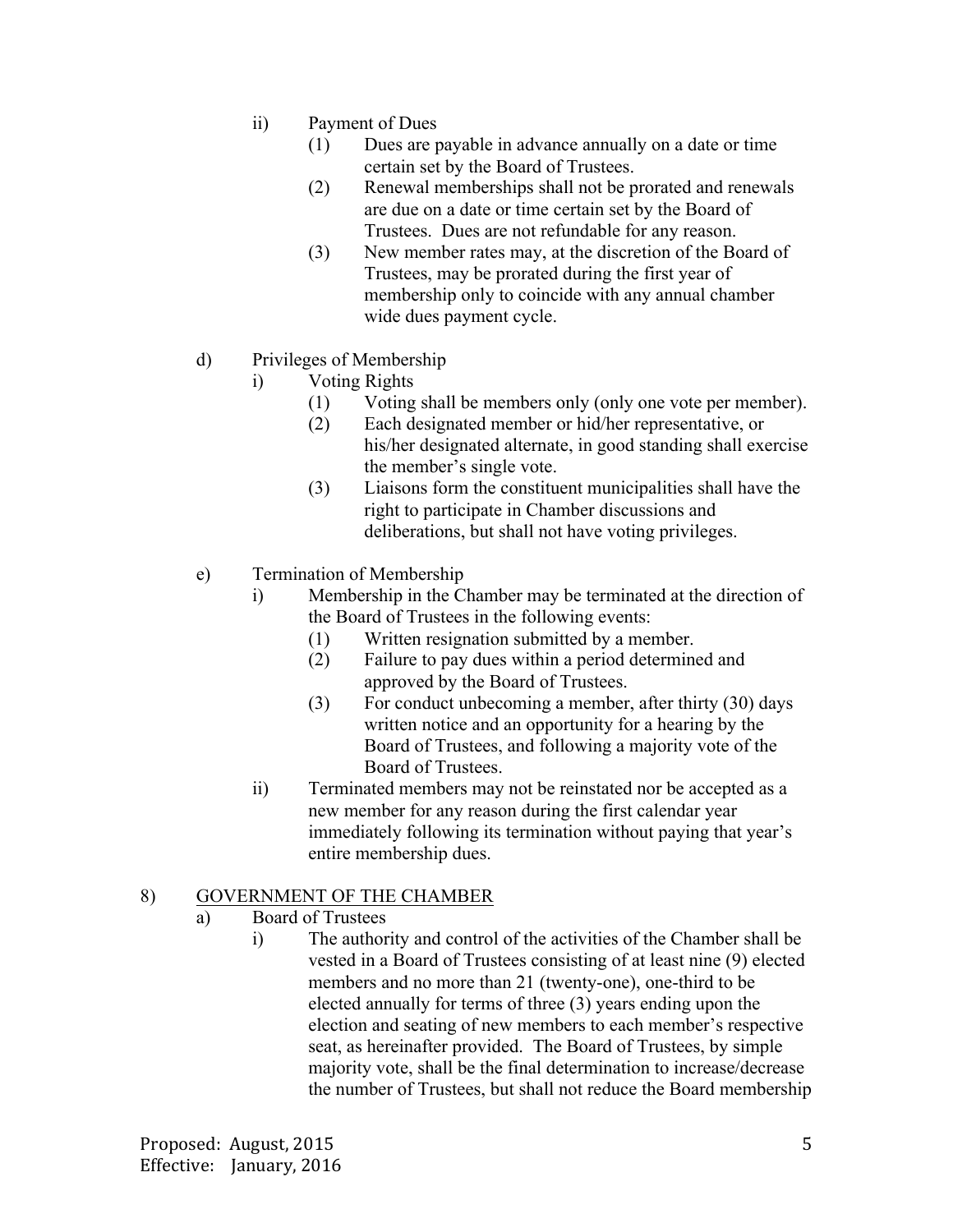to less than nine (9) members not increase it to more than twentyone (21) members. The Board shall be divided into three (3) classes of directors, with roughly a third of the Board having expiring terms each year.

- ii) The Board of Trustees shall be authorized to adopt such rules and regulations and may be found advisable for the government of the Board, the proper conduct of the business of the Chamber, and the guidance of all committees, officers, and employees; and generally, the Board shall be empowered to do whatever in its judgment may be calculated to increase the efficiency and add to the usefulness of the Chamber and to carry out the main purpose of the Chamber provided that such action shall not be in conflict with these provisions.
- iii) Each year, new Board members shall be nominated and elected in accordance with the following procedures:
	- (1) At least two months prior to the Annual Meeting, the President of the Board, with the approval of the Board, shall direct the Nominating Committee to place in nomination a slate of the candidates for each of the vacancies that will occur in the following year.
	- (2) At least one month prior to the annual meeting, the Nominating Committee shall submit a list of nominees to the Board of Trustees for approval prior to their placement on the ballot.
	- (3) One ballot listing all nominees with write-in provision for each vacancy shall be mailed to all members of the Chamber in good standing no later than two weeks prior to the annual meeting.
	- (4) Nominations may be made from the floor, with consent of the nominee, at the Annual Meeting.
	- (5) Voting shall be by official ballot only, except that if there is not a contested election, the vote may be taken by voice vote at the annual meeting.
	- (6) Any voted ballots received at the Chamber office on or before the Annual Meeting shall be accepted and counted. Election will be held at the Annual Meeting.
	- (7) Those candidates with the highest number of votes for each vacancy shall be declared elected for the next three (3) year term commencing the first of the month immediately following the annual meeting. In the event of a tie vote for the last vacancy, the decision shall be made by the Nominating Committee.
	- (8) All members of the Chamber shall be notified by regular mail or email as soon as possible in February of the new and carry-over members of the Board of Trustees.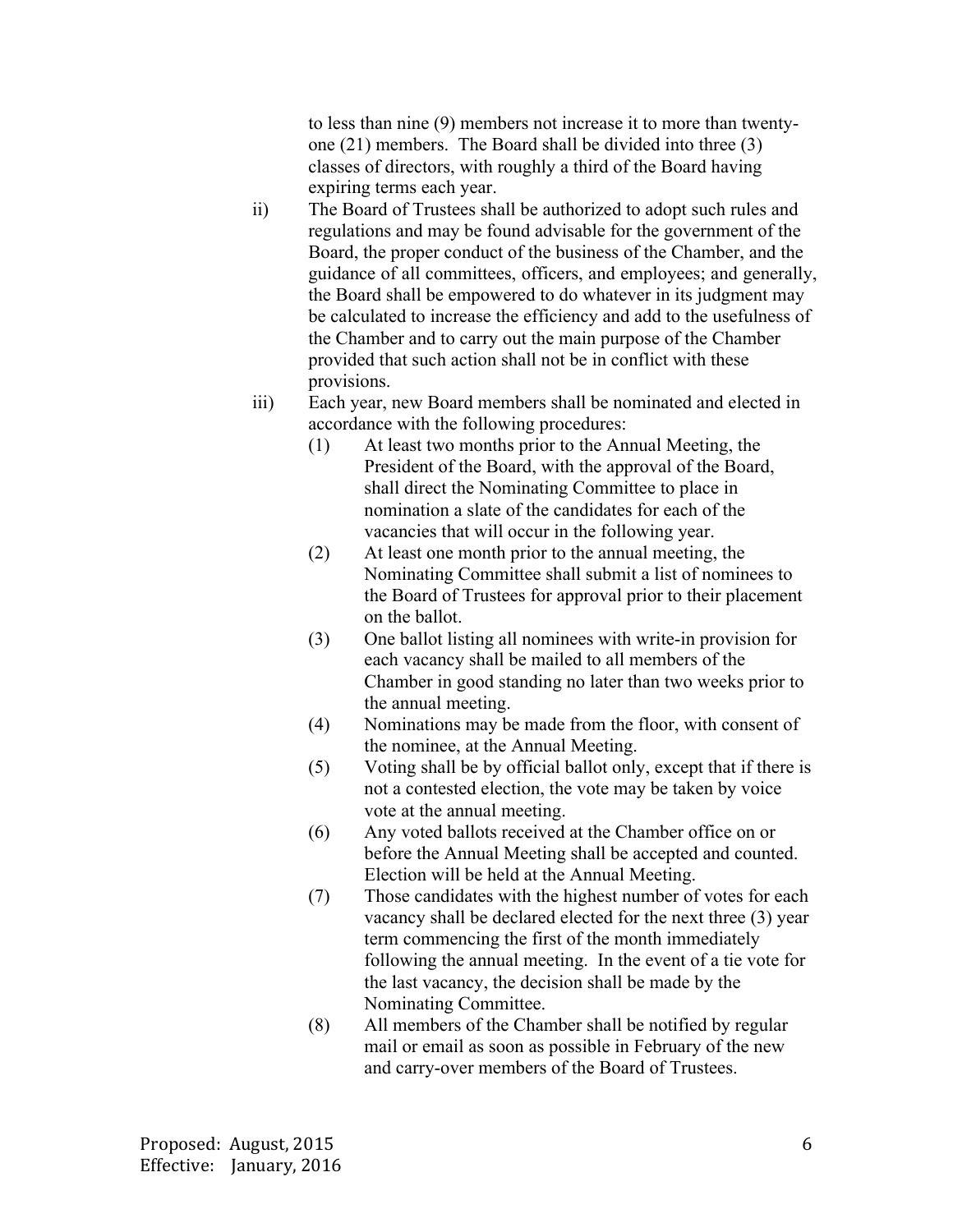- iv) There shall be at least nine (9) regularly scheduled meetings of the Board of Trustees per year. A special meeting (any meeting other than a regularly scheduled meeting) may be called by the President or by any two  $(2)$  officers or by one-third  $(1/3)$  of the members of the Board of Trustees. All meeting that include agenda items to be voted upon with require ten (10) days written or electronic notice to all Trustees. Written or electronic proxy vote authority shall be allowed and accepted at all meetings.
- v) The President with approval of the Board of Trustees may fill vacancies that may occur to the Board of Trustees or to the Executive Committee by an appointment of a member for the remainder of the unexpired term. The President may delegate this authority to the Nominating Committee.
- vi) Three un-excused absences of a Trustee from the Board or committee meetings within a one year of time, without valid reasons, may be construed as a resignation from the Board or such committee and the Board may declare a vacancy to exist.
- vii) At any Board of Trustees meeting, the presence of five (5) or more members of the Board of Trustees shall constitute a quorum and the decision of a simple majority there of shall prevail.
- vii) Ex-Officio members of the Board may be elected by the Board of Trustees when and if the need arises.
	- (1) The Board of Trustees may, by majority vote, elect an Ex-Officio member of the Board.
	- (2) An Ex-Officio Director's term of office shall be one (1) calendar year. The succeeding Board, however, may reelect an Ex-Officio member.
	- (3) Ex-Officio Trustees shall not be eligible to vote.
	- (4) A single liaison may be appointed by each of the constituent municipalities of the Chamber to represent that municipality's interests, but such appointment and membership shall be subject to the terms of this section regarding Ex-Officio members of the Board.
- b) Officers
	- i) Within thirty (30) days after the election of the new Board of Trustees, they shall meet and elect from the new Board a President, Vice President, Treasurer and Secretary. A "President Elect", may also be elected, and if so chosen, that President Elect shall be named President for the term following that of the newly elected President. The Vice President may be designated as President Elect. The Immediate Past President shall automatically server as an officer of the Board until the current President's incumbency expires.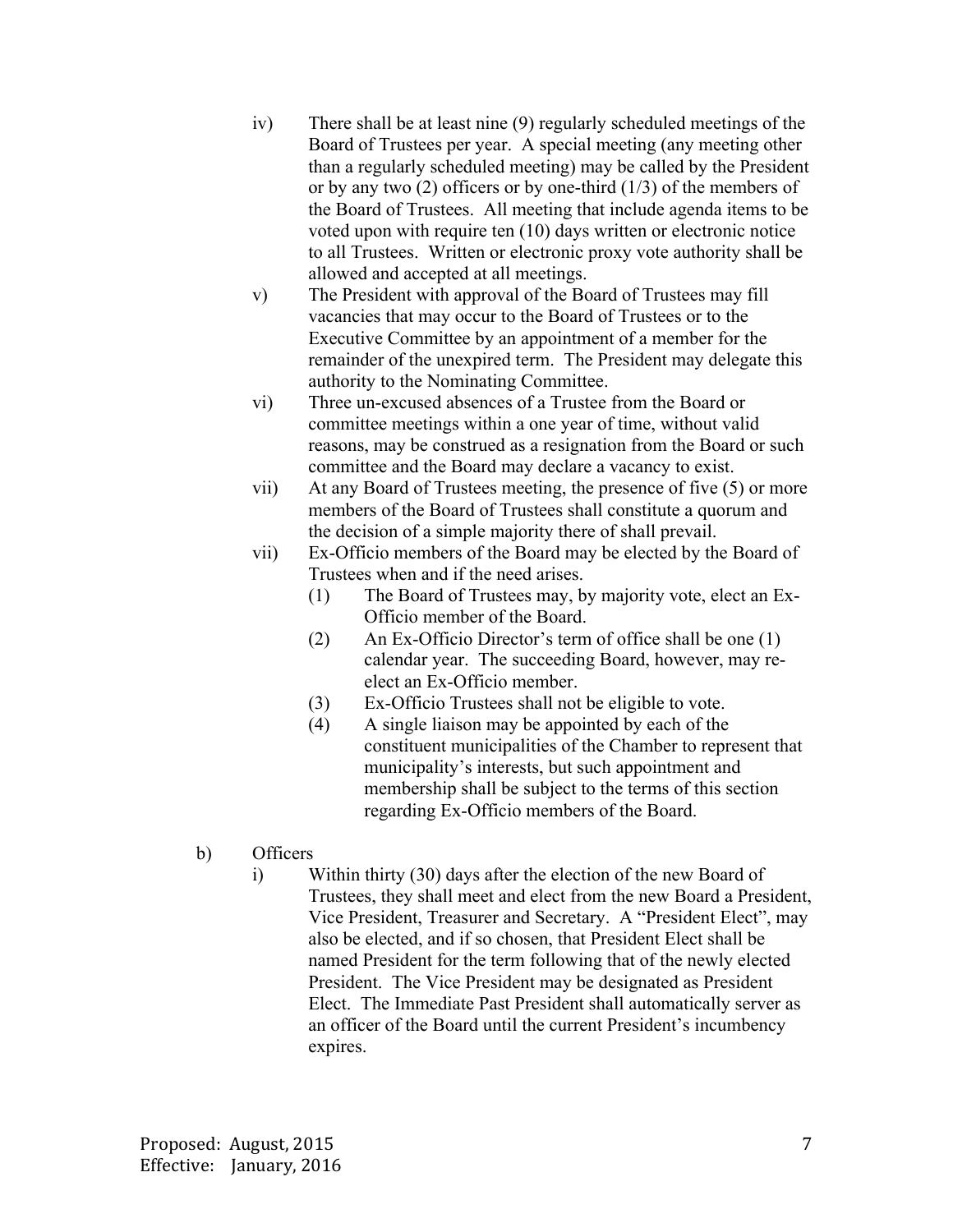- ii) The term of office for each officer shall normally begin one month after the election of the officer to his/her office and be for one (1) year, or until their successors have been duly elected and qualified.
- iii) The offices of President and Vice President may be held for not more than two (2) successive terms.
- iv) The offices of Treasurer of Secretary may be held through successive terms.
- v) The President shall preside at all regular meetings of the Chamber, at all the Board of Trustee' meetings and all special meetings except in those instances where a Board meeting is called by two (2) officers other than the President or by one-third (1/3) of the members of the Board of Trustees, or upon petition signed by not less than twenty-five percent (25%) of the members in good standing. The President shall perform all duties incident to the office as required by law and indicated by his/her title. The President shall, subject to the approval of the Board, appoint all temporary committees and shall be Ex-Officio member of such committees. The President shall be President of the Executive Committee. In the event that the President is unable to perform his/her duties due to the disability or the inability to attend a meeting, the Vice President (or alternately, the "President Elect", if any) shall assume the duties normally performed by the President. The President shall preside at any special Board of Trustees meeting unless a majority of the Board shall choose to elect another member to preside at that special meeting.
- vi) The Treasurer shall be responsible for the safeguarding of all funds received by the Chamber and for its disbursement. Such funds shall be kept on deposit in financial instruction(s) approved by the Board of Directors. All checks shall be signed by one (1) either the President or Treasurer, with the exception that all checks in excess of one thousand dollars (\$1000) shall be signed by two of the aforesaid designees. The Treasurer shall submit a monthly financial report to the Board of Trustees. The monthly financial statement shall segregate any funds and expenses allocated by the Board of Trustees to the Scholarship fund (or any other charitable purpose). The Treasurer shall be a member of the Financial Committee or such committee as prepares the annual budget.
- vii) An Executive Director and other paid staff positions may be hired by the Board of Trustees to promote the Chamber and to handle the daily operations for the Chamber within the policies and procedures set forth by the Code of Regulations and the Board of Trustees. The Executive Director may sit on any board or Chamber meeting but will be entitled to have a vote on any matter. Payment of non-budgeted obligations of the Chamber in amounts not exceeding Two Hundred and Fifty Dollars (\$250) shall be paid, if found to be in order, by the Executive Director of the chamber,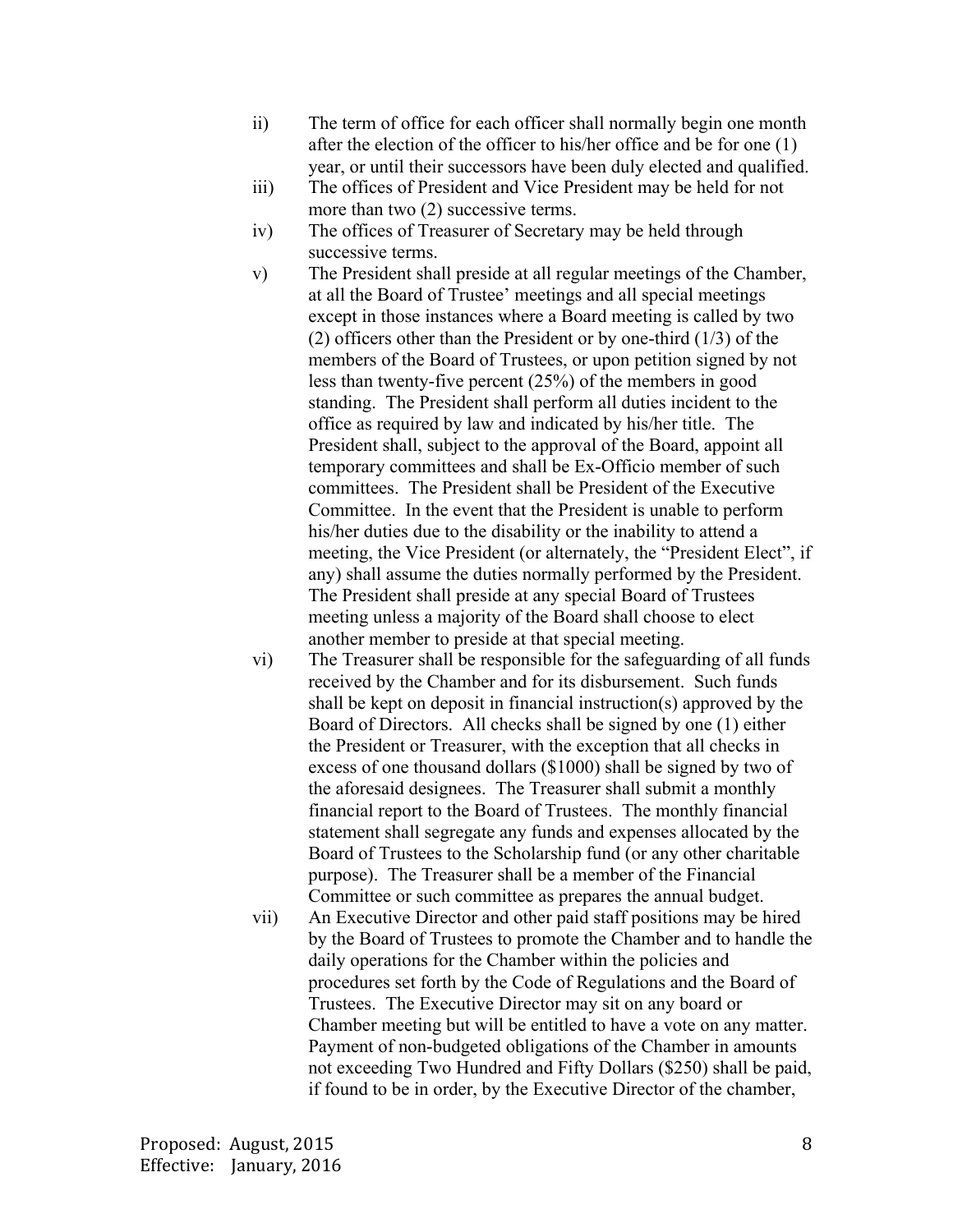upon his/her own initiative, from funds collected for the chamber, with consultation and authorization form the President or the President's designee.

- viii) Duties of the Secretary shall include, but not be limited to, taking minutes of the meetings, issuing prepared minutes and meeting notices to both the Members of the Chamber of the Board of Trustees, maintaining Chamber records and photographs and office supplies and other routine office duties necessary to conduct the business requirements of the chamber. Any or all these duties may be assigned or delegated to the Executive Director or any other such person as directed by the Board of Trustees.
- ix) Officers of the Board of Trustees shall serve without compensation.

## c) Committees

The Board of Trustees, shall be empowered to appoint such other standing or special committees as may be deemed necessary for the conduct of affairs and accomplishments of the objectives of the Chamber, subject to approval by the majority of the Board.

- d) Indemnification of Officers, Executive Director, Employees, Agents and members of the Board of Trustees.
	- i) The Chamber hereby agrees to indemnify and hold harmless any Officer of the Chamber, Member of the Board of Trustees, Employee, Agent and the Chief Executive Director of the Chamber, who was or is a party, or is threatened to be made a party, to any threatened, pending or completed civil, criminal, administrative, or investigative action, suit or proceeding by reason of the fact that such person is or was a trustee, officer, employee, agent, or volunteer of the Chamber. Any of the aforementioned individuals shall be held harmless against expenses, including judgments, attorney fees, fines, and amounts paid in settlements actually and reasonably incurred in connection with such action, suit or proceeding, if such person acted in good faith and in a manner he or she reasonably believed to be in the best interest of the Chamber and with respect to any criminal action or proceeding, if he or she had no reasonable cause to believe that his or her conduct was unlawful. The termination of any action, suit or proceeding by judgment, order, settlement, or conviction or upon a plea of nolo contendere or its equivalent, shall not, in and of itself, create a presumption that the person did not act in good faith and in a manner he or she reasonably believed to be in the best interest of the Chamber, and, with respect to any criminal action or proceeding, a presumption that the person had reasonable cause to believe that his or her conduct was unlawful. Upon the request of the person being indemnified, those expenses shall be paid as they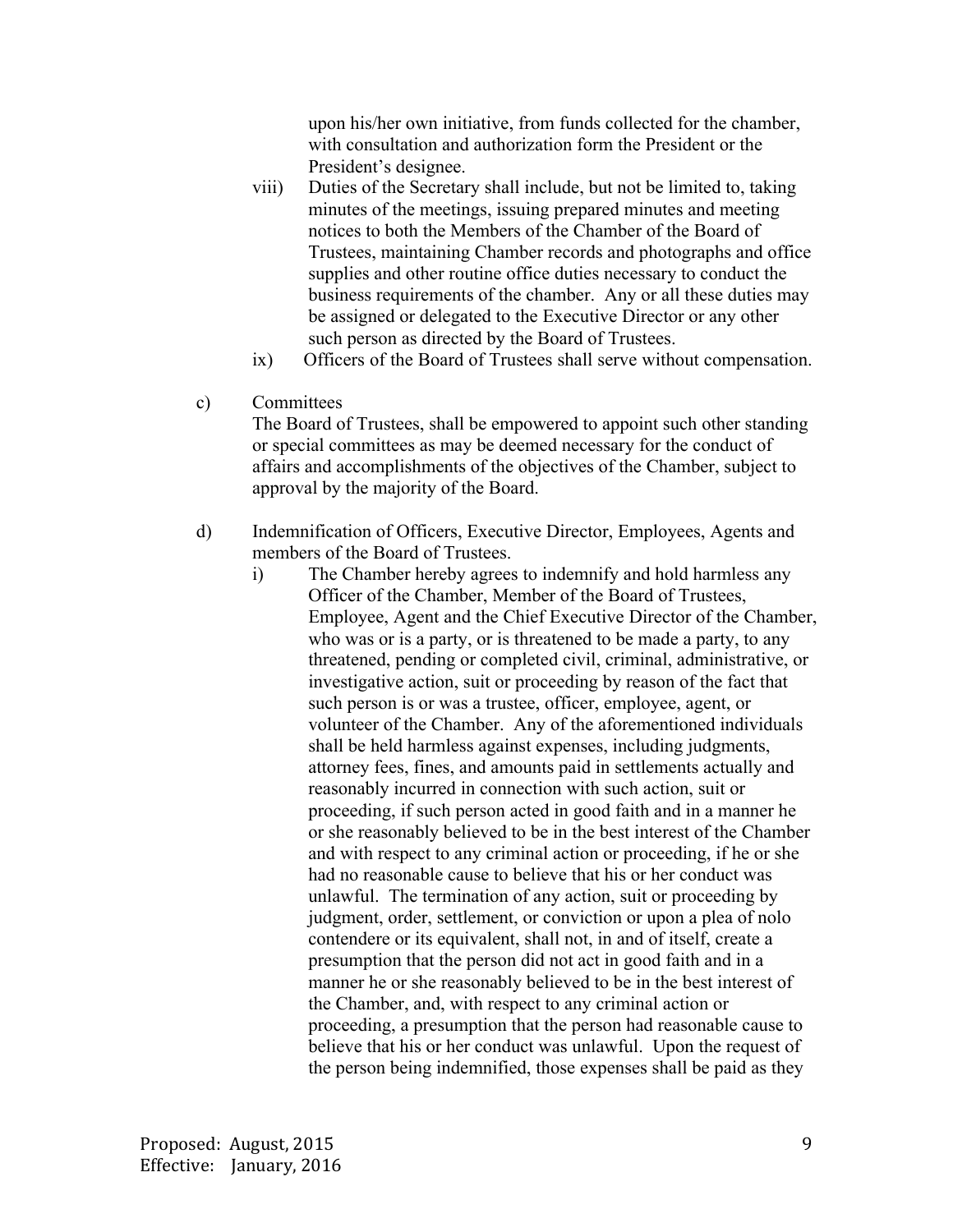are incurred, in advance of the final disposition of the action, suite or proceeding.

- ii) Notwithstanding the foregoing, the expenses incurred by such person in defending such an action, suit or proceeding, shall not paid by the Chamber upon the final disposition of the action, suit or proceeding, or, if paid in advance of the final disposition, shall be repaid to the Chamber by such person, if it is proved, by clear and convincing evidence, in a court with jurisdiction that the act or omission of such person was one undertaken with a deliberate intent to cause injury to the Chamber or was one undertaken with a reckless disregard for the best interests of the Chamber.
- iii) The Chamber may purchase and maintain insurance, or furnish similar protection, including, but not limited to, trust funds, letters of credit, or self-insurance for, or on behalf of, any person who is or was serving at the request of the Chamber as a trustee, director, officer, employee, executive director, agent, or volunteer of the Chamber.
- iv) The Chamber specifically does not agree to indemnify or hold harmless any individual who is, has been or is entitled to be, indemnified or held harmless by any other third party, including, but not limited to, any insurer. The Chamber specifically does not agree to indemnify or hold harmless any individual if such claim for indemnification is presented by any third party by way of subrogation.
- v) As used herein, the Chamber includes corporations and associations, including all predecessor and successor legal entities that are constituent corporations of the Chamber, and whether included by merger or consolidation, these include, but are not limited to the Independence Chamber or Commerce and the Cuyahoga Valley Business Association. These do not include individual members of the Chamber in their individual or corporate capacities. This shall be construed to mean that any person who is or was a trustee, officer, employee, agent, or volunteer of a constituent corporation of the Chamber shall stand in the same position with respect to the Chamber as the person would if that person served the Chamber in the same capacity.
- e) Special Elections and Referenda
	- i) Voting procedures on matters other than the election of officers and Trustees shall be determined by the Board of Trustees.
	- ii) Referenda
		- $(1)$  Upon written request of twenty-five percent  $(25%)$  of the members in good standing, the Board of Trustees shall, or upon its own initiative, submit a question of general importance by mail to the membership for a referendum vote.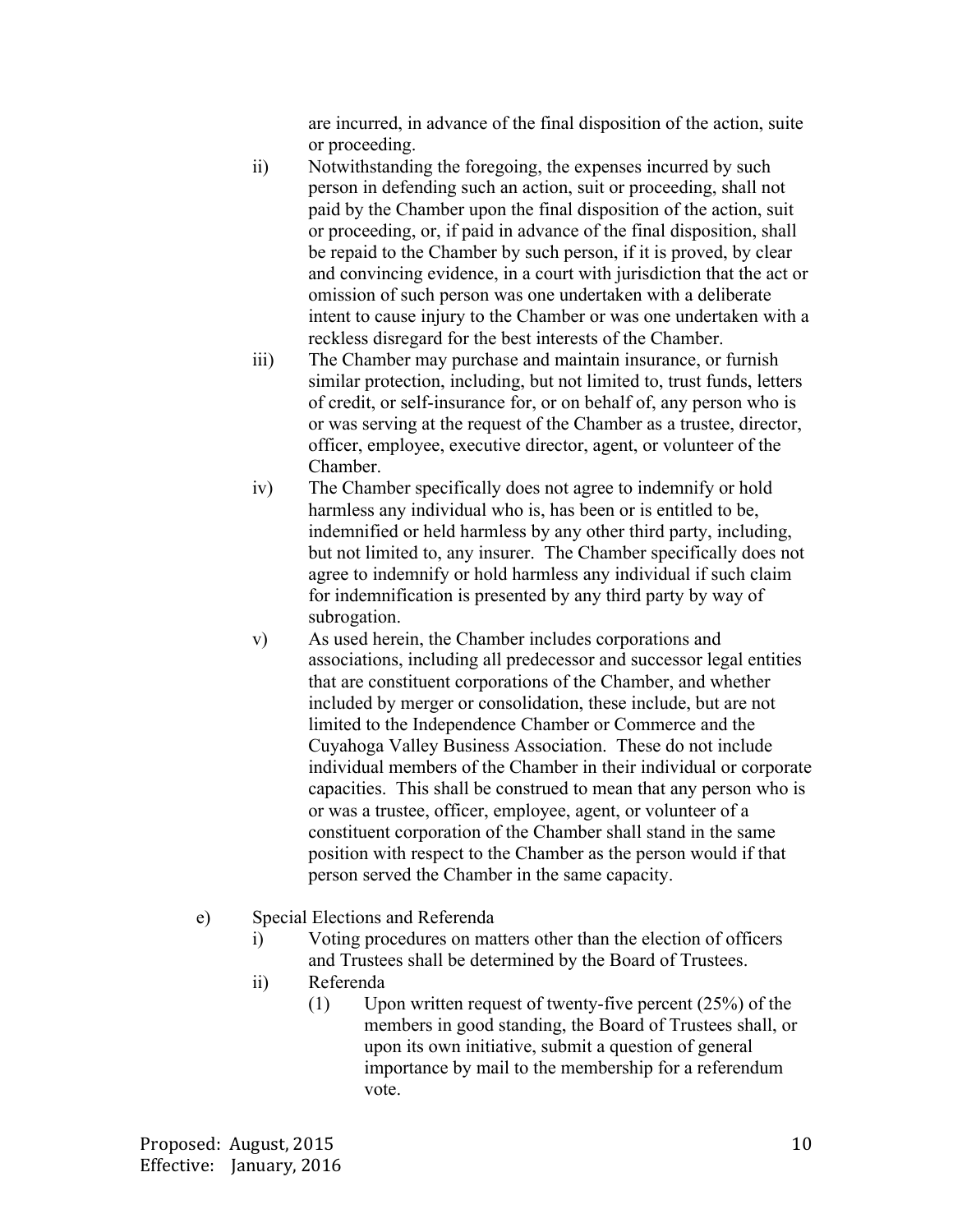- (2) The Board of Trustees shall determine the mechanics and methods of balloting on these issues, as well as counting of the ballots.
- f) Code of Regulations of the Chamber
	- i) The government and operation of the Chamber shall be conducted in accordance with this Code of Regulations and the Articles of Incorporation. The Board of Trustees shall review the Code of Regulations for current relevancy and modification as required and at least every two (2) years.
	- ii) All modifications to the existing Code of Regulations shall require approval of the membership of the Chamber in accordance to the provisions contained in Section 10 of this Code of Regulations.
- g) Parliamentary Procedures
	- i) The proceedings of all meetings of the Chamber, the Board of Trustees or any committee shall be conducted according to the procedures established by the President or other individual acting as President of that meeting. In the event that a majority of the members in attendance at the meeting object to such procedures, then any such meeting shall be governed and conducted in accordance with the latest edition of Robert's Rules of Order.

# 9) FINANCES AND FUNDS

a) General

It shall be the responsibility of the Board of Trustees to establish and maintain a General Operating Expense account and such other Special Accounts as deemed necessary. Special Accounts may be established, maintained and designated for a specific purpose.

- b) Receipts Membership Dues Dues assessment shall be at current rates approved by the Board as set forth, and shall be deposited upon receipt, subject to disbursement as hereafter provided.
- c) Receipts Other Income
	- i) Income from all sources shall be deposited with all other funds of the Chamber except when those funds are designated by the Board of Trustees to be deposited into specific Special Fund Accounts with all disbursements as hereafter provided.

## d) Billing and Collection

Billing and collection of accounts will be performed by the Chamber at the direction of the Executive Director or other individual designated by the Board of Trustees.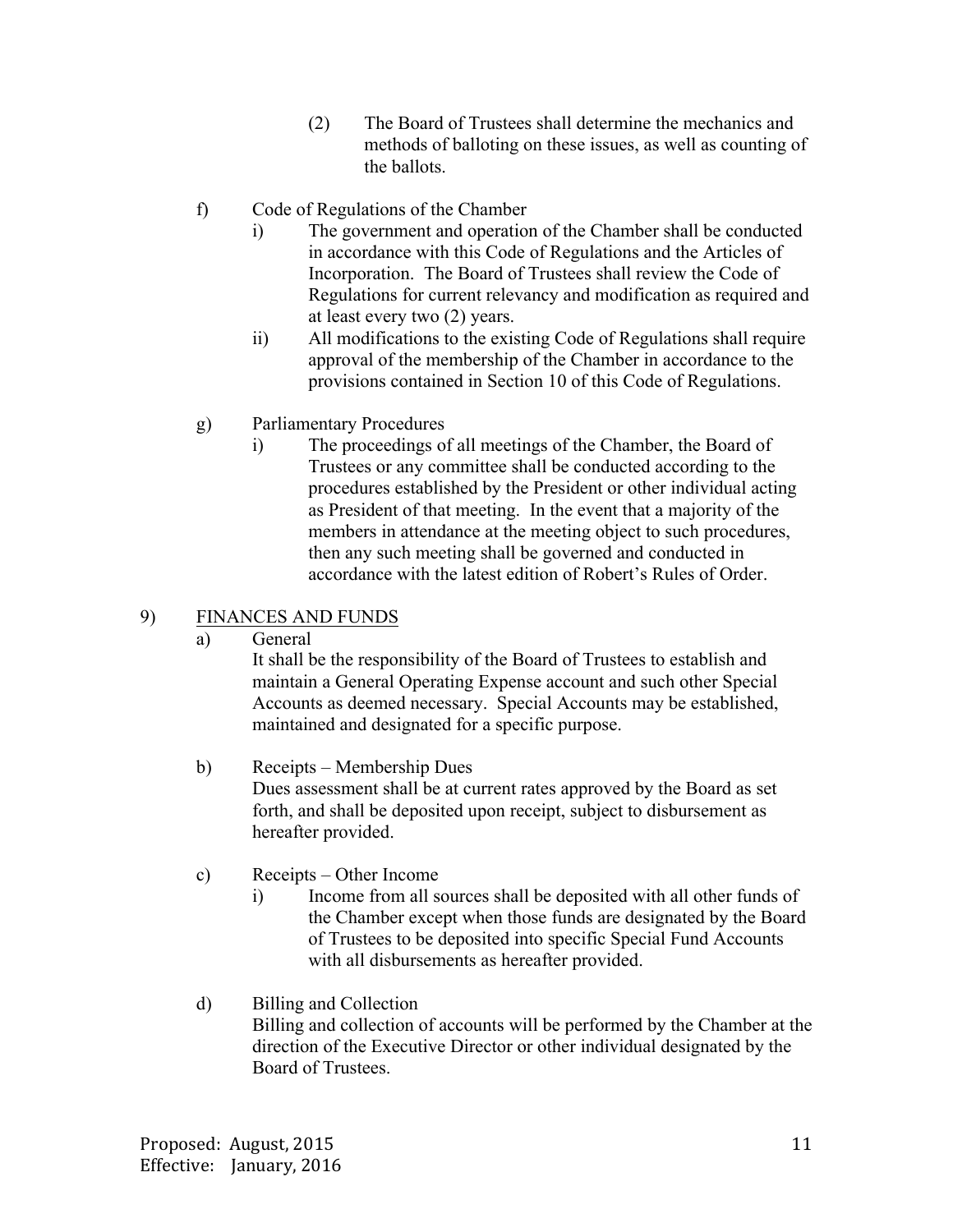- e) Disbursements
	- i) The annual budget shall be prepared by the Treasurer (or by a Finance Committee chaired by the Treasurer) of the chamber and submitted to the Board of Trustees for approval prior to the May Board of Trustee's Meeting. The Board of Trustees shall consider this budget for final approval at their June Board Meeting.
	- ii) Disbursements from specific Special Fund Accounts shall only be made with approval of the Board of Trustees and only when those disbursements are consistent with the purpose and intent of that individual Special Fund Account.
- f) Annual Budget
	- i) The annual budget shall be prepared by the Treasurer (or by a Finance Committee chaired by the Treasurer) of the Chamber and submitted to the Board of Trustees for approval prior to the may Board of Trustee's Meeting. The Board of Trustees shall consider this budget for final approval at their June Board Meeting.
		- (1) The annual expenses projected in the budget shall be based upon sound accounting practices and shall take into consideration factors including, but not limited to, past revenues, anticipated revenues and the total amount of current pledges to the Chamber at the time the budge is submitted to the Board.
		- (2) In addition, the projected expenses may include additional expected income, which the Chamber will provide on its own initiative and efforts.
		- (3) Budgeted expenses shall not exceed income reasonably expected to be received by the Chamber.
		- (4) The Treasurer (or Finance Committee chaired by the Treasurer) shall set aside certain other income each year, for the deposit into Special Accounts as directed and approved by the Board of Trustees.
		- (5) Changes or additions to budgeted items shall be approved by the Board of Trustees.
- g) Fiscal year

The Fiscal Year shall run from July 1 through June 30.

- h) Doing Business With Member and Non-member vendors
	- i) The Chamber shall be permitted to enter into contracts for goods and/or services from Member and Non-member vendors. Member vendors shall be given preference in this matter over non-member vendors when the proffered goods and services are of equal cost to the Chamber. All acquisition of goods and services by the Chamber shall be open to competitive bidding to assure the Chamber is able to obtain those goods and/or services at the cost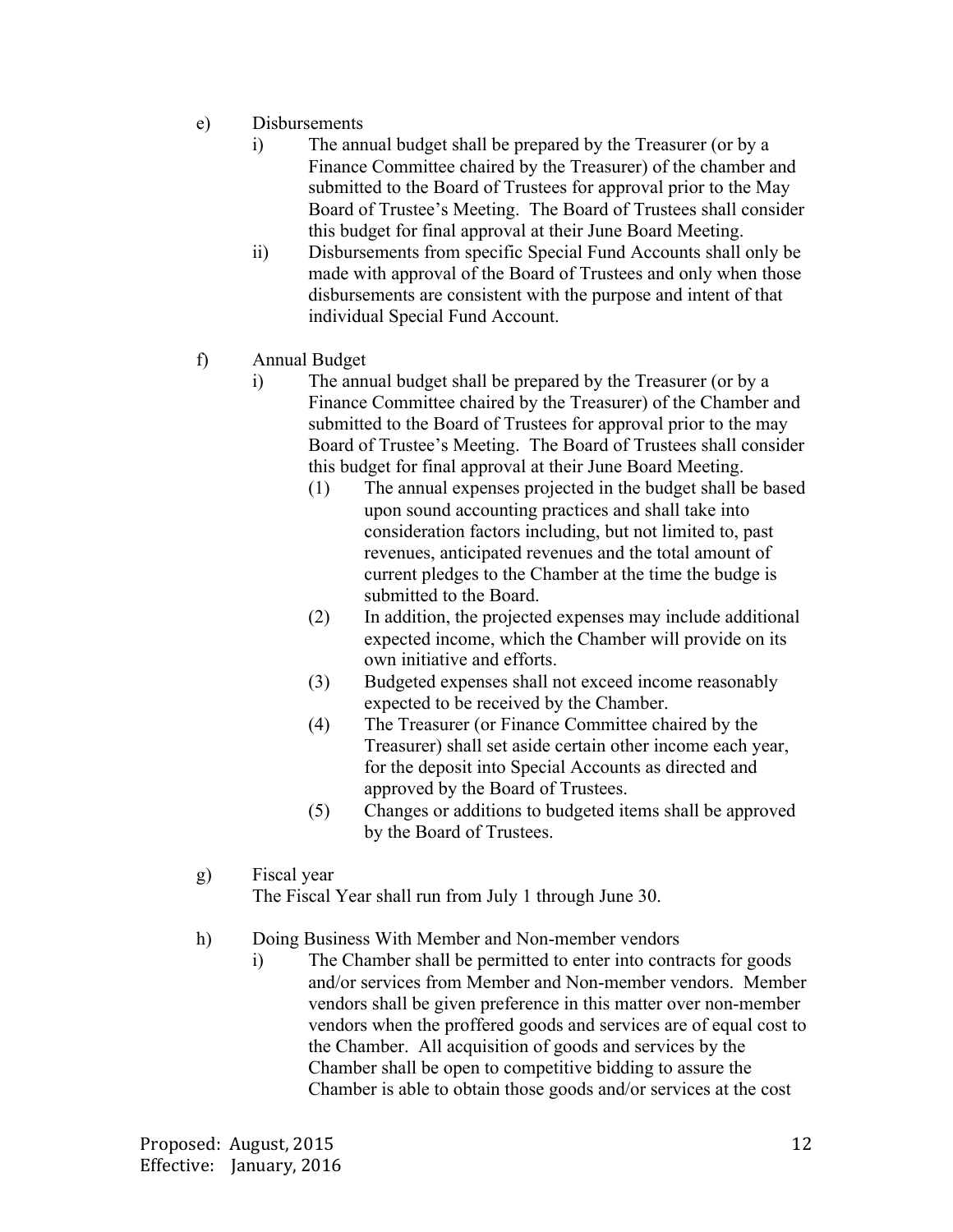most favorably available to the Chamber. All Bids or quotes for goods or services shall be stated in a dollar value and any bid or quote for goods and/or services in a value in excess of \$500 shall be submitted to the Board of Trustees for approval. All bids or quotes for goods and/or services in a value in excess of \$250 but less than \$250 shall be submitted to the Treasurer for approval who may submit said bid or quote to the Board of Trustees for approval. Any bid or quote in a value of less than \$100 maybe approved by the Executive Director.

- ii) Any bid or quote for goods and/or services may include a proposal that the monetary costs of such goods and/or services be offset by goods and/or services provided by the Chamber to the vendor, however, the terms of any such arrangement must be set forth in writing and submitted for approval to the Board of Trustees. The Executive Committee is specifically denied the right to approve this type of arrangement or act in the Board of Trustees' stead in this type of arrangement.
- iii) Any offer of goods and/or services donated by any member, person, entity or vendor to the Chamber need not be submitted to the Board of Trustees for approval. It is specifically understood and expected that all members of the Board of Trustees donate their time, effort, support, goods and services to the Chamber to one extent or another as the Chamber is a not-for-profit organization, however nothing herein precludes a member of the Board of Trustees from submitting a bid or quote for goods and/or services pursuant to the terms of this subsection of the code of regulations.

## 10) MEETINGS OF THE MEMBERSHIP

a) Regular Meetings

Regular meetings of the entire membership shall be held at least 4 times a year at a time and place designated by the Board of Trustees with at least one month notice to the Members of the Chamber.

b) Annual Meetings

The Annual Meeting for the Chamber is to be held (preferably in January) and at a place determined by the Board of Trustees. Business shall include the election of members to the Board of Trustees as such seats are open, and any other business which may properly be brought before the meeting.

c) Special Meetings

Special Meetings of the Chamber (any meeting that is not a Regular Meeting or an Annual Meeting may be called by the President of the Board or by any two  $(2)$  other officers or by one-third  $(1/3)$  of the members of the Board, or upon petition signed by not less than twentyfive percent (25%) of the members in good standing.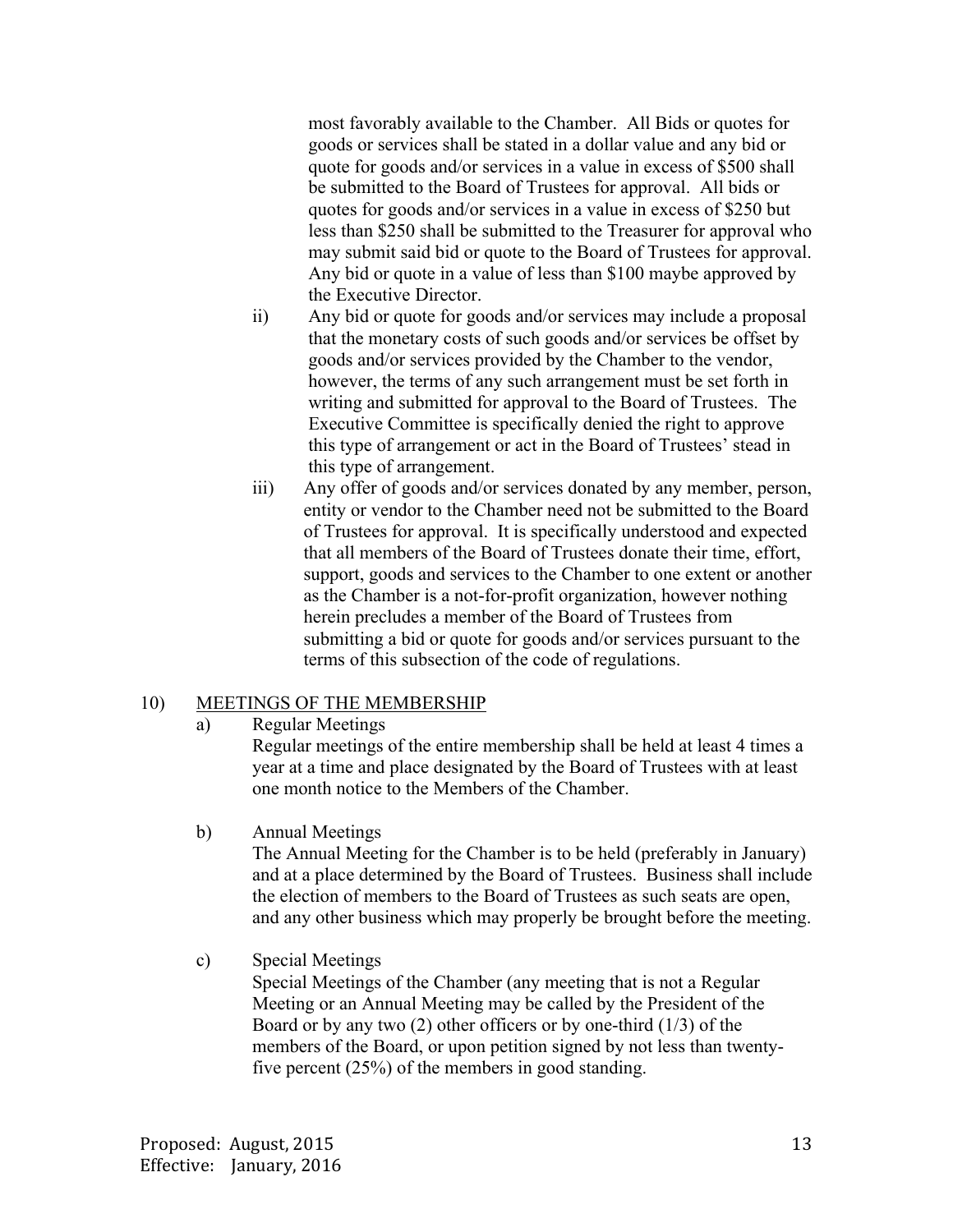- d) Meeting Notices
	- i) Written notice of all annual and special meetings of the membership shall be mailed or emailed to each member at least thirty days (30) in advance of such meeting.
	- ii) Notice of all regular shall be provided to each member in any manner deemed appropriate.
	- iii) At all meetings of the Chamber, each member of the Chamber, may be represented by one or more agent, partner or officer, but such member shall be entitled to only one vote.
	- iv) Each member shall designate in writing the person or persons authorized to vote or act on behalf of the member at any meeting of the Chamber. Any member may be represented and vote or act at any meeting of the Chamber in person or by proxy appointed in writing.

## e) Quorum

At all membership meetings of the Chamber, ten percent (10%) of the members in good standing shall constitute a quorum for the transaction of any business.

# 11) AMENDMENT TO ARTICLES AND/OR CODE OF REGULATIONS

The Articles of Incorporation and/or the Code of Regulations may be amended by an affirmative vote of two-thirds (2/3) of the members in attendance at any annual meeting or any special meeting called for that purpose. The Articles of Incorporation and/or the Code of Regulations may be amended at such meeting only provided that notice of the proposed amendment shall have been given in writing at least thirty (30) days before the meeting to each member of the Chamber. Inclusion of such notice in the Chamber's newsletter, via facsimile or via email shall be deemed proper notice.

## 12) DISSOLUTION

The Chamber may be dissolved in the same manner by which the Articles of Incorporation and/or Code of Regulations may be amended, or by operation of law. In the event of dissolution of the Chamber and after providing for the payment of the obligations of the Chamber all of the remaining assets of the Chamber shall be distributed, equally (per capita) to the then current members of the Chamber.

## 13) OHIO LAW CONTROLLING

Except as otherwise provided for in the Articles of Incorporation or in this Code of Regulations, Ohio Law contained in Chapter 1702 of the Revised Code shall control the governance of the Chamber. Ohio Law shall control the interpretation of the Articles of Incorporation and the Code of Regulations.